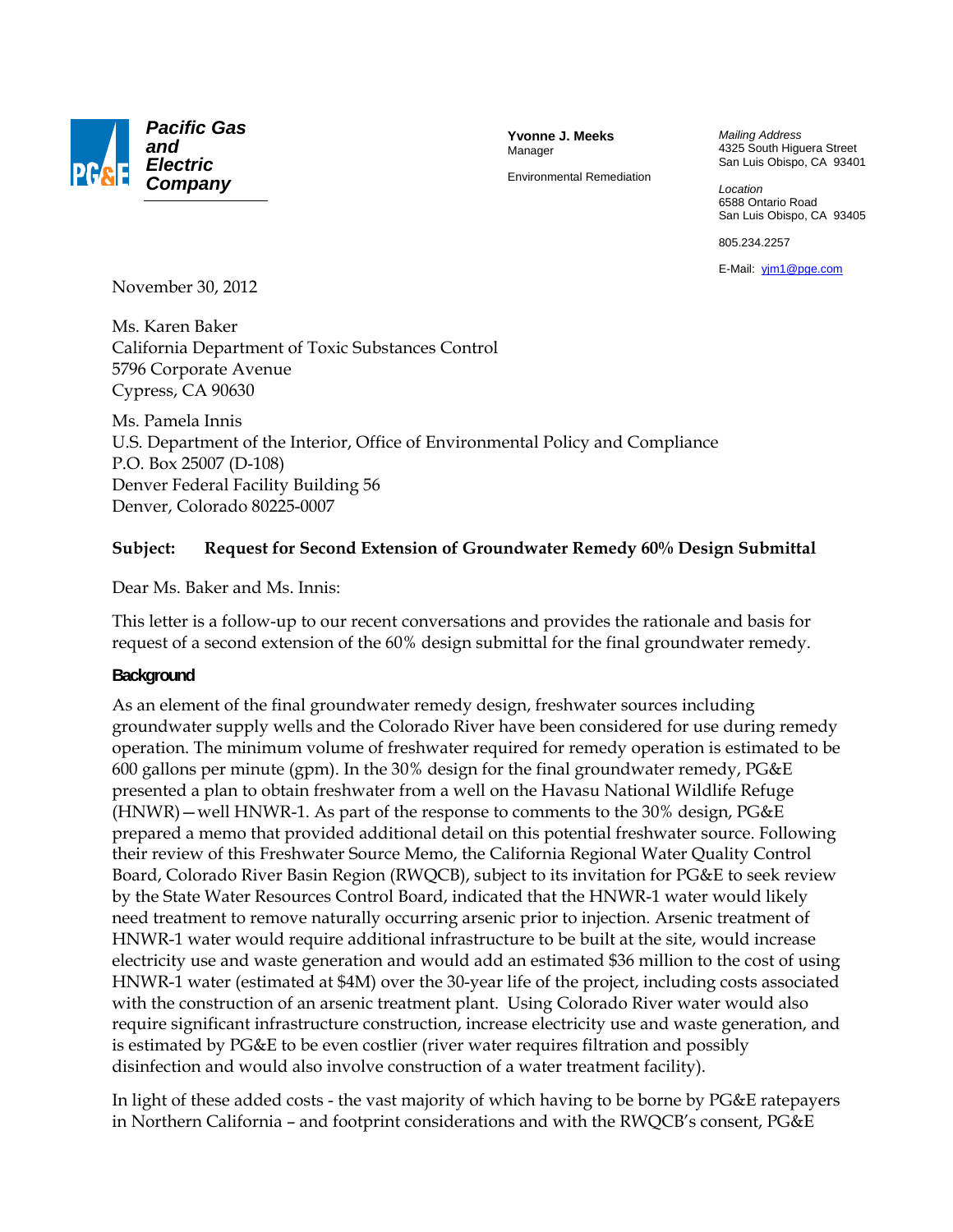Ms. Karen Baker Ms. Pamela Innis November 30, 2012 Page 2

has opened discussions with the State Water Resources Control Board (State Board) regarding the need to treat naturally occurring arsenic. As the State Board has not yet made a decision on this matter, PG&E is continuing to evaluate options for freshwater supply by seeking location(s) for new well(s) that could supply an adequate quantity of water of sufficient quality to not require treatment prior to use for remedy operation. PG&E has and will continue to provide updates to state and federal agencies, interested Tribes, members of the Consultative/Technical Working Group (CWG/TWG), members of the Clearinghouse Task Force (CTF), and the Technical Review Committee (TRC) of its discussions with the RWQCB and the State Board, and continues to encourage interested parties to provide input to the State Board on this matter.

### **Proposed Exploratory Drilling**

As mentioned in Section 3.2.2 (Well or Wells in California, page 10, last paragraph) and Section 3.3.1 (Well or Wells in Arizona, page 13, last paragraph) of the Freshwater Source Evaluation Technical Memorandum, exploratory drilling would need to be conducted in order to determine if sufficient quantity and quality of water could be obtained from a new well. During meetings/briefings with regulators and stakeholders in September and October 2012, PG&E discussed its plans for evaluation of freshwater sources and proposal to move forward with an exploratory drilling program. In late October, PG&E conducted surface geophysical surveys to identify favorable locations for exploratory drilling. On November 20, 2012, PG&E submitted to the California Department of Substances Control (DTSC) and U.S. Department of the Interior (DOI) an Implementation Plan for proposed exploratory drilling and potential installation/ hydraulic testing of new water supply well(s) in three general locations – one in California and two in Arizona.

Below is a preliminary summary of footprint, estimated costs, and advantages/disadvantages associated with use of HNWR-1 water with arsenic treatment and other potential groundwater options in California and Arizona.

| <b>Fresh Water</b><br><b>Sources</b><br>(Groundwater) | Approximate<br><b>Footprint</b>                                                                                                                                                                                                                                                                                              | <b>Estimated</b><br><b>Nominal</b><br>Costs <sup>3,4</sup> | <b>Advantages</b>                                                                                                      | <b>Disadvantages</b>                                                                                                                                                                                                                                                                                                                                                              |
|-------------------------------------------------------|------------------------------------------------------------------------------------------------------------------------------------------------------------------------------------------------------------------------------------------------------------------------------------------------------------------------------|------------------------------------------------------------|------------------------------------------------------------------------------------------------------------------------|-----------------------------------------------------------------------------------------------------------------------------------------------------------------------------------------------------------------------------------------------------------------------------------------------------------------------------------------------------------------------------------|
| Well HNWR-1<br>with Arsenic<br>Treatment <sup>2</sup> | Approx. 7,100 feet<br>$\bullet$<br>(or 1.3 miles) of<br>new water pipe<br>from existing well to<br>existing water<br>storage tanks at<br>Compressor<br>Station<br>A new arsenic<br>$\bullet$<br>treatment plant<br>would occupy<br>about 2000 square<br>feet of space<br>Infrastructure/<br>$\bullet$<br>utilities needed to | \$40M                                                      | Proven water source<br>Existing operating well<br>means reduced<br>installation impact<br>Access via county<br>highway | Naturally occurring<br>$\bullet$<br>arsenic in water supply<br>wells in Topock, Arizona<br>above MCL $(10 \mu g/L)$ .<br>Per the RWQCB.<br>arsenic would need to<br>be treated to below<br>MCL prior to injection in<br>California; this would<br>require construction of<br>an arsenic treatment<br>plant.<br>Significant, long-term<br>operational footprint<br>associated with |

|                      | Summary of Footprint, Advantages/Disadvantages, and Costs of HNWR-1 and Other Groundwater |  |  |
|----------------------|-------------------------------------------------------------------------------------------|--|--|
| Options <sup>1</sup> |                                                                                           |  |  |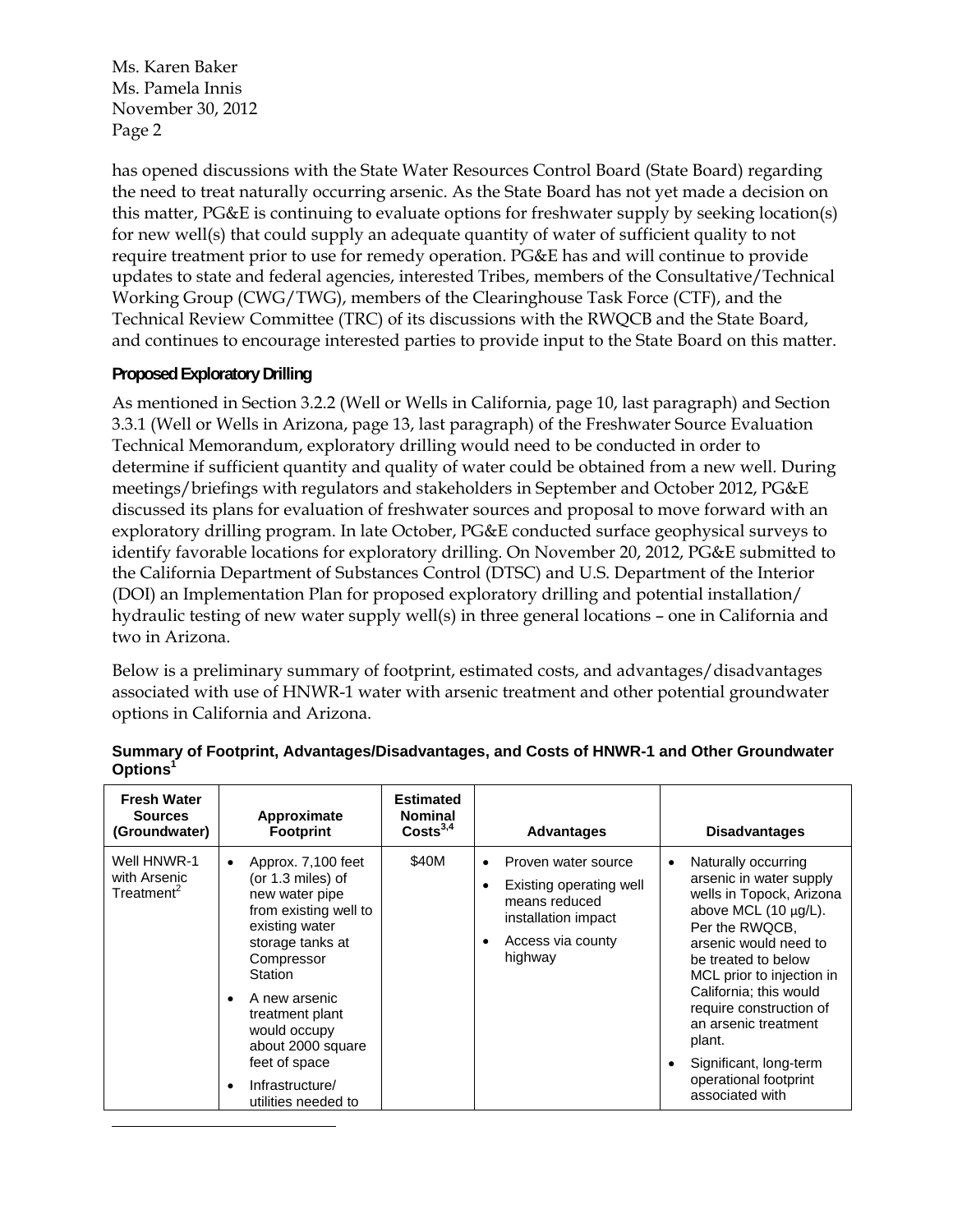Ms. Karen Baker Ms. Pamela Innis November 30, 2012 Page 3

| Summary of Footprint, Advantages/Disadvantages, and Costs of HNWR-1 and Other Groundwater |  |  |
|-------------------------------------------------------------------------------------------|--|--|
| Options <sup>1</sup>                                                                      |  |  |

| <b>Fresh Water</b><br><b>Sources</b><br>(Groundwater)                | Approximate<br><b>Footprint</b>                                                                                                                                                                                                                 | <b>Estimated</b><br><b>Nominal</b><br>Costs <sup>3,4</sup> | <b>Advantages</b>                                                                                                                                                                                                                                                                                                                                                                                                                                                                                                     | <b>Disadvantages</b>                                                                                                                                                                                                                                                                        |
|----------------------------------------------------------------------|-------------------------------------------------------------------------------------------------------------------------------------------------------------------------------------------------------------------------------------------------|------------------------------------------------------------|-----------------------------------------------------------------------------------------------------------------------------------------------------------------------------------------------------------------------------------------------------------------------------------------------------------------------------------------------------------------------------------------------------------------------------------------------------------------------------------------------------------------------|---------------------------------------------------------------------------------------------------------------------------------------------------------------------------------------------------------------------------------------------------------------------------------------------|
|                                                                      | support the                                                                                                                                                                                                                                     |                                                            |                                                                                                                                                                                                                                                                                                                                                                                                                                                                                                                       | treatment plant:                                                                                                                                                                                                                                                                            |
|                                                                      | treatment plant<br>Truck traffic and<br>$\bullet$<br>personnel needed<br>to supply, operate,<br>and dispose of<br>waste from<br>treatment plant                                                                                                 |                                                            |                                                                                                                                                                                                                                                                                                                                                                                                                                                                                                                       | New electricity loads<br>$\circ$<br>to support plant<br><b>Chemical deliveries</b><br>$\Omega$<br>for treatment<br>process, approx. 10<br>to 30 deliveries per<br>year<br>Generation of waste<br>$\Omega$<br>sludge from<br>treatment process,<br>approx. 40 to 195<br>cubic yards per year |
| A new well or<br>wells located in<br>Arizona with no<br>treatment    | Approx. 12,000 feet<br>$\bullet$<br>(or 2.2 miles) of<br>water pipe from<br>new well to existing<br>water storage tanks<br>at Compressor<br>Station<br>A new water supply<br>$\bullet$<br>well, well vault/ well<br>house, and electric<br>line | \$7M                                                       | Surface geophysical<br>$\bullet$<br>survey shows a zone of<br>potentially high<br>groundwater yield<br>Access via county<br>highway and along<br>established unpaved<br>roads<br>Power relatively nearby<br>$\bullet$<br>A water supply well has<br>$\bullet$<br>considerably less<br>operational footprint<br>than a treatment plant                                                                                                                                                                                 | Water quality and quantity<br>yet to be proven (extent of<br>area with elevated arsenic<br>is not well defined)                                                                                                                                                                             |
| A new well or<br>wells located in<br>California with<br>no treatment | Approx. 22,000 feet<br>$\bullet$<br>(or 4.1 miles) of<br>water pipe from<br>new well to existing<br>water storage tanks<br>at Compressor<br>Station<br>A new water supply<br>$\bullet$<br>well, well vault/ well<br>house, and electric<br>line | \$10M                                                      | Surface geophysical<br>$\bullet$<br>survey shows a zone of<br>potentially high<br>groundwater yield<br>Elevated arsenic has<br>$\bullet$<br>not been seen in water<br>supply wells in Moabi<br>Regional Park or<br><b>Needles</b><br>No existing water<br>supply well nearby<br>Access via a well-<br>$\bullet$<br>established gravel<br>road, north of Moabi<br><b>Regional Park</b><br>Power nearby<br>$\bullet$<br>A water supply well has<br>considerably less<br>operational footprint<br>than a treatment plant | Water quality and quantity<br>yet to be proven (elevated<br>TDS may be present due to<br>the proximity of the marine<br>Bouse formation)                                                                                                                                                    |

<sup>1</sup> This summary of footprint, estimated costs, and advantages/disadvantages of potential freshwater options is subject to revision as the agencies, Tribes and other stakeholders provide further input, and as PG&E implements the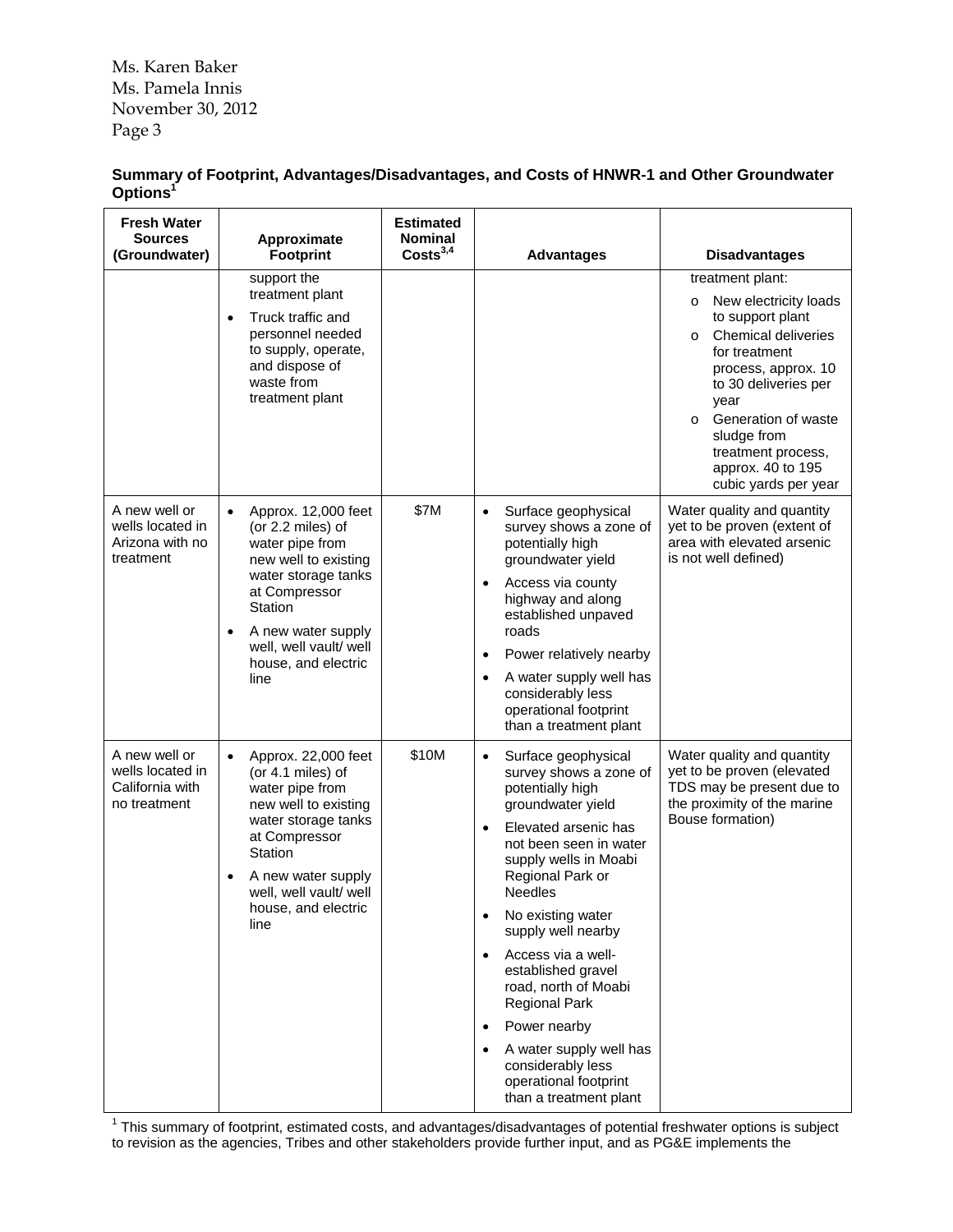Ms. Karen Baker Ms. Pamela Innis November 30, 2012 Page 4

#### **Summary of Footprint, Advantages/Disadvantages, and Costs of HNWR-1 and Other Groundwater Options1**

| Costs <sup>3,4</sup><br>(Groundwater)<br><b>Disadvantages</b><br><b>Footprint</b><br><b>Advantages</b> | <b>Fresh Water</b><br><b>Sources</b> | Approximate | Estimated<br><b>Nominal</b> |  |  |
|--------------------------------------------------------------------------------------------------------|--------------------------------------|-------------|-----------------------------|--|--|
|--------------------------------------------------------------------------------------------------------|--------------------------------------|-------------|-----------------------------|--|--|

proposed exploratory drilling and potential installation/hydraulic testing of new water supply well(s), if approved by the agencies.

 $^{2}$  Based on information previously presented in the Freshwater Source Evaluation Technical Memorandum.

 $3$  The nominal cost for HNWR-1 well with arsenic treatment includes construction, operation and maintenance (O&M) assuming 30 years of operation, and decommissioning costs. The cost was presented in September 2012 meetings with DTSC, DOI, RWQCB, State Board, interested Tribes, and CTF, and represents a rough order of magnitude level of accuracy.

<sup>4</sup> The nominal cost for new well in California or Arizona with no treatment includes surface geophysics, exploratory drilling, well construction, pipeline installation, power distribution service, and O&M costs assuming 30 years of operation.

#### **Request for Schedule Extension - 60% Design**

As indicated in the Implementation Plan, the current forecast schedule for completion of the proposed field work is May 2013. PG&E is committed to implement the plan as expeditiously and as safely as possible (upon receipt of agencies approval - anticipated January 11, 2013) to obtain technically defensible data that would enable both the agencies and PG&E to make an informed decision on the path forward for freshwater source. If a freshwater source can be located that does not require treatment, it will result in significant savings in cost, energy use, footprint, and waste generation.

Therefore, PG&E requests an extension of 6 months to complete its evaluation of freshwater source and incorporate the results into the 60% design (see attached schedule). The new proposed submittal date for the 60% design is July 2, 2013. This relatively short extension request could result in very significant benefits over the 30 year life of this project. As previously discussed at the October 16, 2012 CWG meeting, PG&E is committed to minimize schedule impacts to the extent possible. For example, we are proposing a series of monthly TWG meetings this spring to discuss other elements of the 60% design in an effort to assist stakeholders with review of the design submittal.

We appreciate your consideration of PG&E's request for extension. Please contact me at (805) 234-2257 if you have any questions.

Sincerely,

Gronne Micke

Yvonne Meeks Topock Project Manager

cc: Sheryl Bilbrey